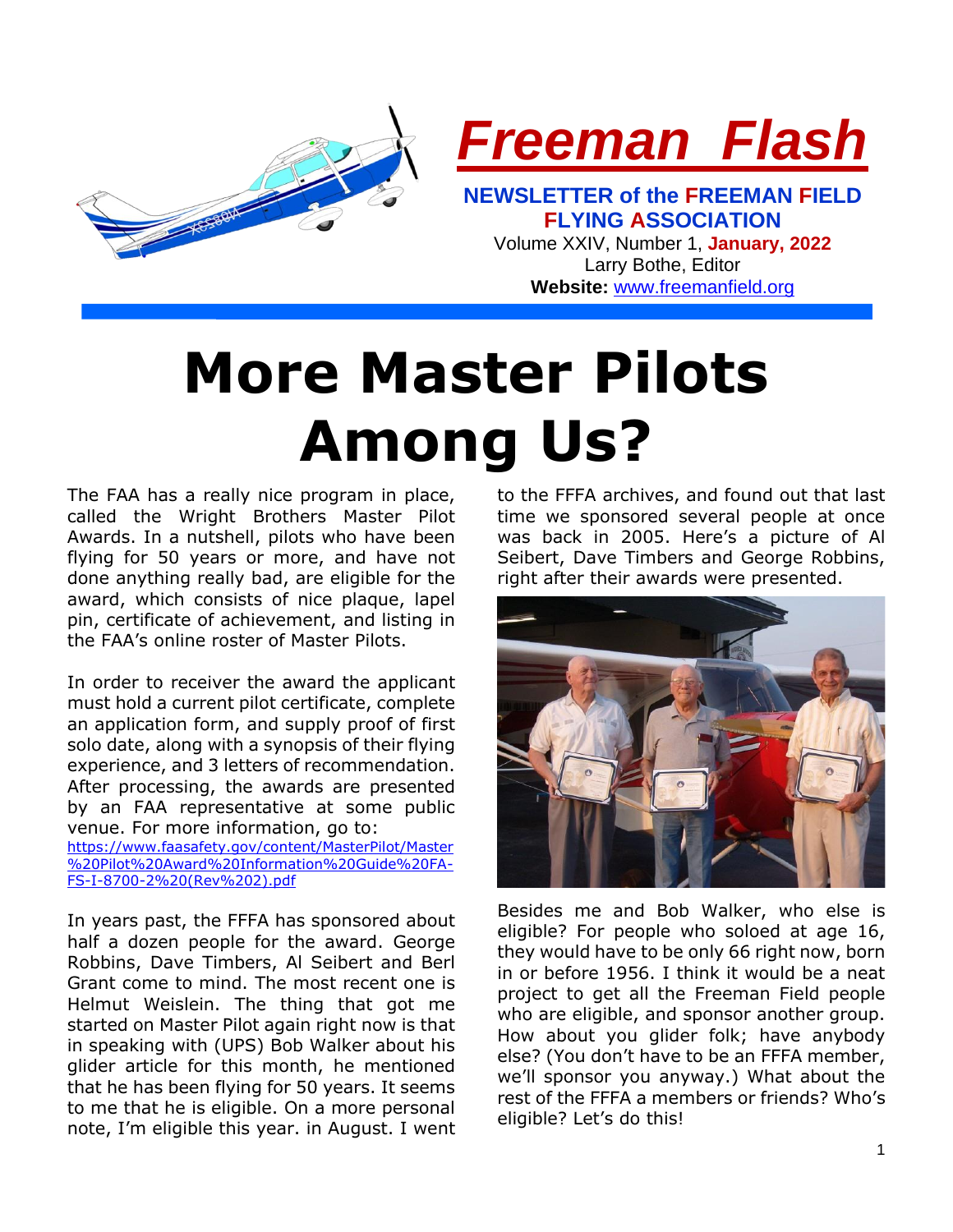## **Airport News**

The one big thing that came out of the Airport Authority meeting on Monday is that the recently-passed (11/15/21) infrastructure bill includes money for airport improvements, millions of dollars' worth. So far, we have learned that Seymour will be receiving \$795,000, spread over 5 years. All the rules (there are always rules!) about how it is to be spent have not been finalized, but it appears that we could use the money for the much needed and long-awaited additional Thangars.

There is a second parcel of funds, for airports, from that same infrastructure bill. It is solely for the purpose of constructing or upgrading terminal buildings. And receiving funds from this source is competitive, not automatic. That means we have to apply for and justify our project, and our application will be scored against other applications from across the country. Only the higher-scoring ones will receive funding. In our case, we would very much like to finish the upstairs of our terminal. We'll apply, and see how it goes.

## **FFFA News**

**Dues payment reminder:** Dues invoices were sent out Christmas week, and 2022 dues are due this month (January). If you received an invoice, please pay your 2022 dues in the next few days. If you received an invoice, but can't find the message now, dues are \$10/yr. Multi-year payments are encouraged, and properly recorded. Over half of our members are paid one or more years head. Make you check payable to FFFA, and mail it to Larry Bothe, 1082 Governors Ln, Seymour IN 47274. Thanks.

**FFFA January meeting**: Our January meeting was cancelled after it was discovered that many of our regular attendees couldn't make it. For the **February meeting, on 2/10**, we hope to have Zack Grant speak about the current 5G mess with airliners in the US. He will do so if his flying schedule permits.

## **FFFA Member Activities & Accomplishments**

**Brian Thompson** decided he would like to have more power, speed, and weightcarrying capability than his L-4 provided, so he bought a 1951 L-19 (aka 01 Bird Dog). It's still a 2-seat tandem taildragger, but it has a 230-hp engine. In this cold weather, even with 2 people aboard and full fuel, it just leaps into the air! **Larry Bothe** has been flying with Brian to assist him with getting the insurance-required 5 hours/25 landings of dual instruction. Larry has Bird Dog time from back in 1965.

## **Museum Archives News of the Freeman Army Airfield Museum**



*The Freeman Army Airfield Museum is a completely separate entity from the Freeman Field Flying Association. Some of our board members (L. Bothe, K.* 

*James) overlap. The FFFA on occasion supports the museum with gifts of money for worthy projects. FMI [www.freemanarmyairfieldmuseum.org.](http://www.freemanarmyairfieldmuseum.org/)*

A new winter (indoor) project is to clean, straighten and paint a wing panel from a Bf-109 German fighter plane. The panel is significant because it includes the mount and ammo drum for a 20mm cannon. The end goal it to display it horizontally, as it would be on the airplane, rather than leaning up against a wall, as it has been in the past.

Our two new engines, a Rolls-Royce Merlin (P-51) and a Jacobs R-755-9 (UC-78) now



have exhibit signs and are on display in the annex. They still need a good cleaning, but that will be messy, and best done outside, in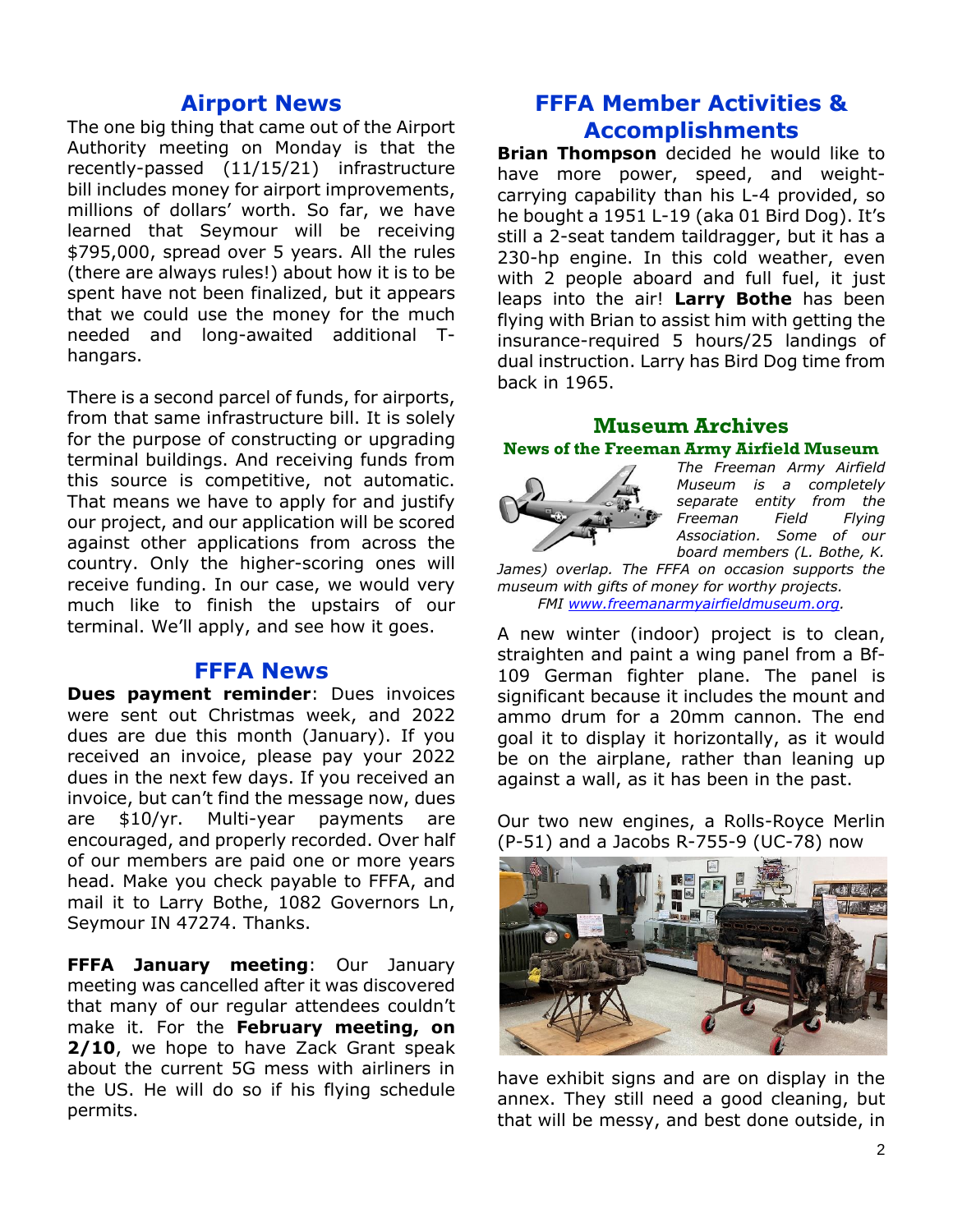the spring. In the meantime, Joe Clegg is sketching up a stand for the Jacobs. We have a welding shop lined up to make the stand, once the design is completed.

We finally received the mannequin we had on order for several months, and that allowed us to complete the revised and expanded Capt. Freeman display. The fancy gray uniform on right in the picture below is Richard Freeman's dress parade uniform from when he was a cadet at West Point. Since he graduated from West Point in 1930, this uniform is over 90 years old! Here's what the completed display looks like now.



Enhanced Capt. Freeman display, Jan., 2022

The museum will soon roll out a membership program. We have been working on it since the middle of last year, and it's about ready to go. FFFA members will receive a separate notification when memberships are offered.

## **Interesting Aviation Links**

**Storage hangar at the Air Force Museum**: Tom Miller sent along this link to a drone video of one of the museum storage hangars at Wright-Patterson AFB. I believe it is next door to the restoration shop, which I got to see several years ago when the Atterbury-Bakalar Air Museum arranged a behind-the-scenes tour there, and invited me to go along. They let us look in this hangar, but not linger there. Anyway, have a look at this 4-minute video. It's neat to get to look

what you don't normally get to see when you visit the National Museum of the Air Force. <https://youtu.be/EFdhGfI5B3Y>

**Engines at the Air Force Museum:** Tom Miller sent me another 4-min video just released by the Air Force Museum. It is of the engines they have stored at Wright-Patt. We didn't get to see this warehouse when I was up there with the Atterbury-Bakalar group a few years ago. <https://youtu.be/ijTMXIiYBGU>

**Skydiving dog**, 25-second video. The dog looks truly happy! Sent along by reader Jan Harris, on Christmas Day.

[https://media.gab.com/system/media\\_attachments/fil](https://media.gab.com/system/media_attachments/files/094/049/795/original/7d2c7cac15f7c11c.mp4) [es/094/049/795/original/7d2c7cac15f7c11c.mp4](https://media.gab.com/system/media_attachments/files/094/049/795/original/7d2c7cac15f7c11c.mp4)

## **LSC Glider News –** Why Get a Glider Add-on Rating? By Bob Walker ("UPS Bob")

If you're an airplane pilot looking to expand your knowledge, airmanship and enjoyment, consider an add-on glider rating as your next step. Gliders are an excellent way to get back to the basics of stick-and-rudder flying. They're easy to fly, but in my opinion, are more mentally demanding when flying cross country. In this article, I'll cover a few aspects of glider flying you might find interesting.

#### Weather Knowledge

Planning and flying a glider cross country requires a good understanding of weather. Around Seymour, thermal activity is the primary type of lift (rising air). Although there are online computer tools to predict lift, the serious glider pilot has a working understanding of skew-t plots, which encompass lapse rates, moisture content, etc. This knowledge can provide clues to the formation of cloud layers, icing level and convective activity.

Glider pilots must also evaluate weather conditions while aloft. The most common example is analyzing cloud formations for clues of lift. These clues might include small wisps of newly forming clouds, large billowing cumulus, and clouds that form streets that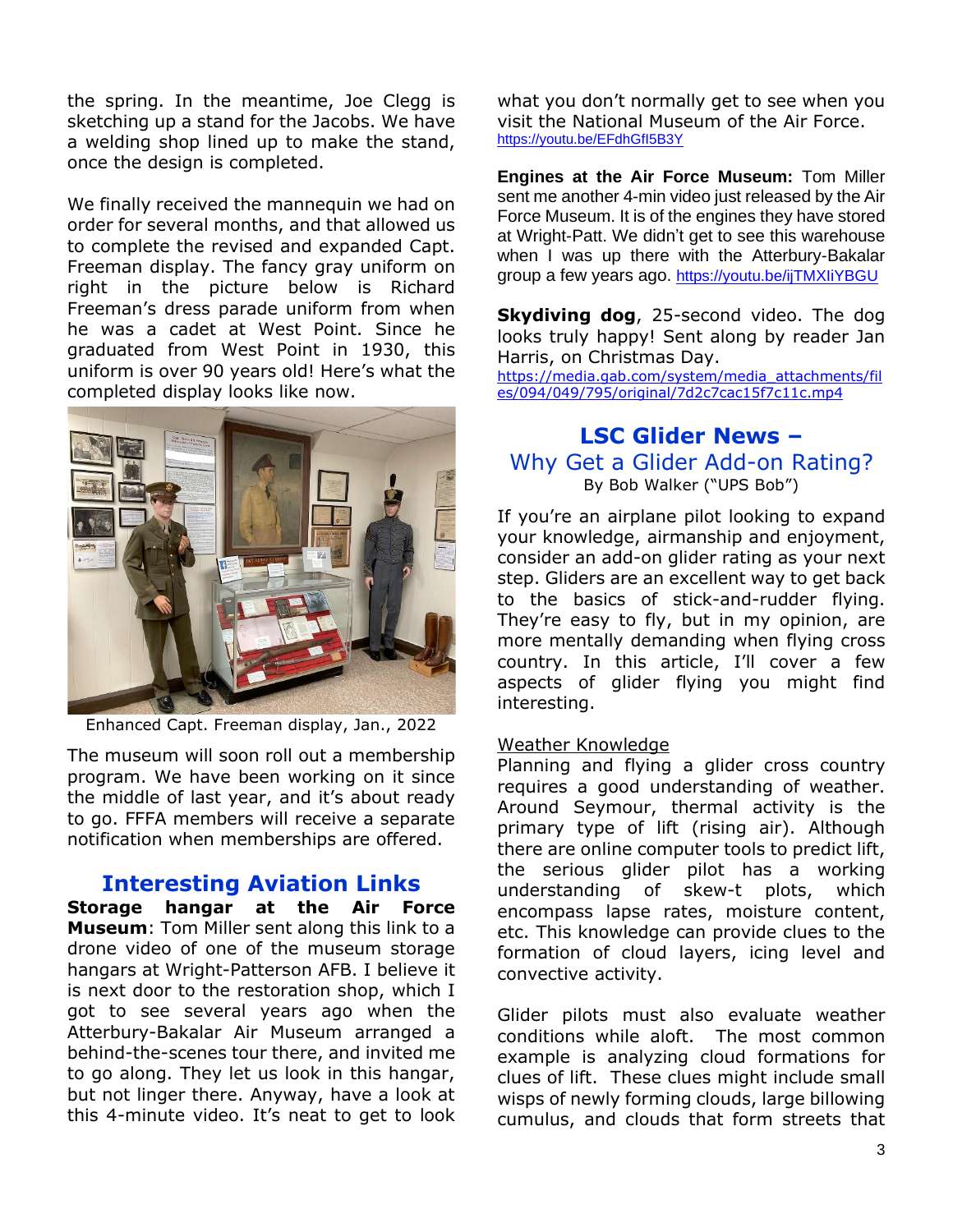seem to go on forever. On days with no clouds, terrain features are often the best predictors of thermal location.

#### **Traffic**

While in a thermal, gliders do a lot of circling to gain altitude. On good days, it's not unusual to see a handful of gliders sharing the same thermal. In training, glider pilots are taught to keep their eyes outside the cockpit.

During operations around airports, glider pilots must safely mix with (powered) airplane traffic. Traffic awareness and standard radio calls are important.

### Stick and Rudder

To bring out the best performance in a glider, it must be flown precisely. Airspeed control and turn coordination are two key factors. Flying a glider is a great way to improve coordination. Most gliders grumble and groan a little when they're flying crooked.

During windy conditions, taking off and landing a glider can be challenging. The light wing loading and slow approach speeds make crosswinds and gusts more difficult than many airplanes I've flown. This is where good stick and rudder skills are indispensable to a safe outcome. Go arounds aren't an option.

#### Situational Awareness (SA)

Where am I? Can I make it back to the field? Where are my land-out airports? Which course should I take? When should I leave this thermal?

As with any type of flying, good SA is essential. The conscientious glider pilot is always analyzing the options for safe landing locations. This requires the pilot to constantly review present location, winds, distance to other airports, expected glide path, changes in weather conditions, etc.

Of all the flying I've done in past fifty years, SA in a glider ranks up there as one of the

most mentally challenging. During many flights, seemingly small decisions are being made in rapid fire succession. At the end of a flight, I can often identify a few small decisions that proved critical to the success of the flight, but seemed insignificant at the time.

#### What Next?

If you're looking to expand your aviation experience, a glider add-on is a good option. It's easy, relatively inexpensive and fun. LSC often flies on the weekends during good weather. Come out and visit us. See [www.soarky.org](http://www.soarky.org/) for more info.

Safe flying.

## **Airline Perspective –**

## 5G and Its Interference in Aviation By Adam Springmeyer

Happy New Year to all our members, and may you all have a successful 2022. I just got back from my recurrent simulator sessions. Our sessions are divided into 2 days. Day 1 is our Maneuvers Validation (MV), which is our yearly checkride to make sure that we are still up to Airline Transport Pilot (ATP) standards, the captains right seat qualification, and some SPOT training. Day 2 consists of a simulated Line Orientated Event (LOE), and more SPOT training. The SPOT training consists of dealing with different scenarios that that we do not see on a daily basis. We train to proficiency for those scenarios. It is a great refresher to receive this training.

While I was at training, the new 5G cellular network rolled out, and it has been causing some issues within the aviation community. The issues have not caused a problem in Europe, but more here in the United States. From the information we have gathered from the FAA and the FCC, the signals from the antennas placed near certain airports are causing disruption of some aircraft equipment. That equipment includes radar altimeters, autopilots, and the EGPWS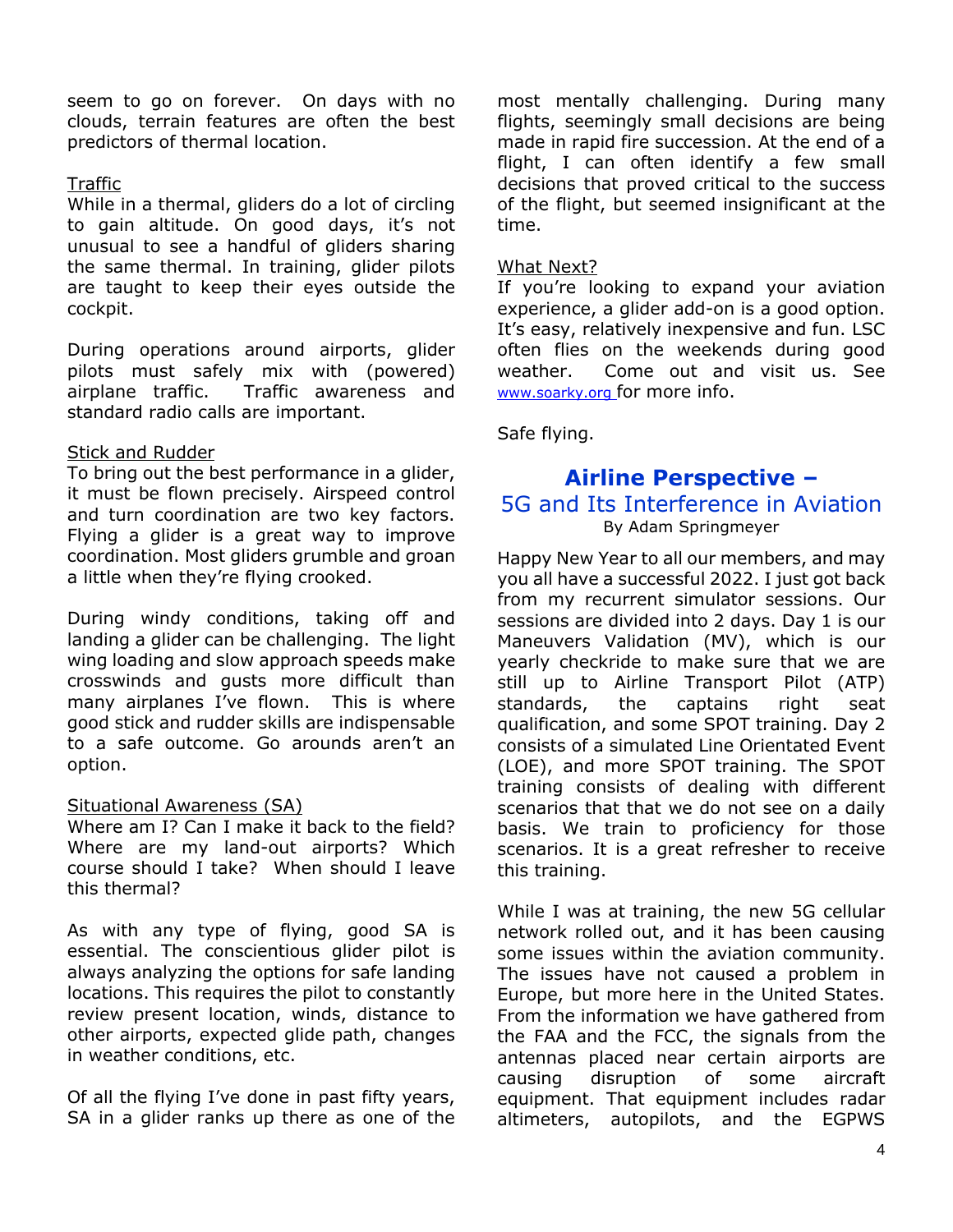(Enhanced Ground Proximity Warning System). Radar Altimeters tell us how high we are above the ground, starting at 2500 feet. The EGPWS contains all information regarding terrain, how close we are to other aircraft, and guidance for encountering wind shear. We have been briefed that when a 5G NOTAM is in place at a specific airport, we have new company procedures to follow.

Not all airports in the United States are affected by the 5G rollout. For example, New York LaGuardia (LGA) and Newark (EWR) have these issues, but New York John F Kennedy (JFK) does not. Washington DC Reagan (DCA) will have these NOTAMs, but Washington Dulles (IAD) is completely fine. There is a complete list on the FAA website telling which airports are not affected. Due to the lengthy list of airports that *will* have 5G NOTAMs, one carrier, Emirates Airlines, has cancelled almost all their service to the US. The only airports to which they will operate now are New York (JFK), and Washington Dulles (IAD). This is a pullback from previously having over 15 destinations.

We are not seeing *cancellations* in the US market, but we are seeing *delays* with all our flag carriers. The biggest issue will come when the weather is IFR/LIFR at affected airfields. We are learning that the 5G towers and their signals are on the same carrier bandwidth as the signals in the autopilot system. We have been warned those signals are causing the throttles on the aircraft to go to idle as low as 500 feet AGL. The 5G signals are also causing inaccurate position reports of airplanes, or tricking the on-board computer into thinking the aircraft is approaching terrain when there is none. Therefore, each company is adding new procedures to their flight manuals to keep all operations going, but it will cause some learning curves. As this is a very hot topic, I will keep covering it to the best of my ability.

I would like to thank each and every member for reading these articles. I would also like to thank all the members who sent in requests

for different topics. If you have any questions that you would like to have answered, please email me at [adam.springmeyer@gmail.com.](mailto:adam.springmeyer@gmail.com) Fly Safe, and Blue Skies.

## **Franklin Airport Sold**

(This news item just picked up from the EAA 729 newsletter, on 1/21/22. Thanks, Mike.)

FYI – if you haven't heard, Franklin Airport (3FK) is in process of being sold, with the transfer to occur shortly. A racing performance company from Martinsville is acquiring airport for testing purposes. They've stated the airport will continue to be open, but basing of aircraft will not be permitted. Many aircraft and businesses have already moved or closed. A regrettable move in aviation, and to our local aviation community.

## **Sell – Buy - Announcements**

**Seymour Glider Operation Information** The Louisville Soaring Club would like aircraft flying at SER to know that the gliders almost always operate off runways 14/32. However, that does not mean that the wind favors 14 or 32. The gliders and tow plane use 14/32 because it is convenient to where the gliders are stored. … All the gliders have radios. When approaching the field, especially on weekends, call addressing *Seymour Glider Operations* and ask where the gliders are; they will tell you. It actually works best, when glider operations are in progress, for power planes to use 5 or 23. FMI [www.soarky.org,](http://www.soarky.org/) or call Mike Carlson, President, 502-321-6349.

| <b>FFFA Officers - Contacts</b>                         |
|---------------------------------------------------------|
| <b>Karen James</b> , President, 812-498-4482            |
| Flygirl172@me.com                                       |
| Jan Sipes, Vice President, 812-522-9446                 |
| sipesi@hotmail.com                                      |
| <b>Brett Hays, Secretary, 812-528-2186</b>              |
| brett@bretthays.law                                     |
| <b>Larry Bothe</b> , Treasurer/Membership, 812-521-7400 |
| LBothe@comcast.net                                      |
| <b>Barty Moffett</b> , Board, 812-528-0012              |
| barty@barty.com                                         |
| <b>Tom Hallow, Board, 812-569-4293</b>                  |
| hallow1950@gmail.com                                    |
| Zach Grant, Board, 317-201-4293                         |
| L1011jock@sbcqlobal.net                                 |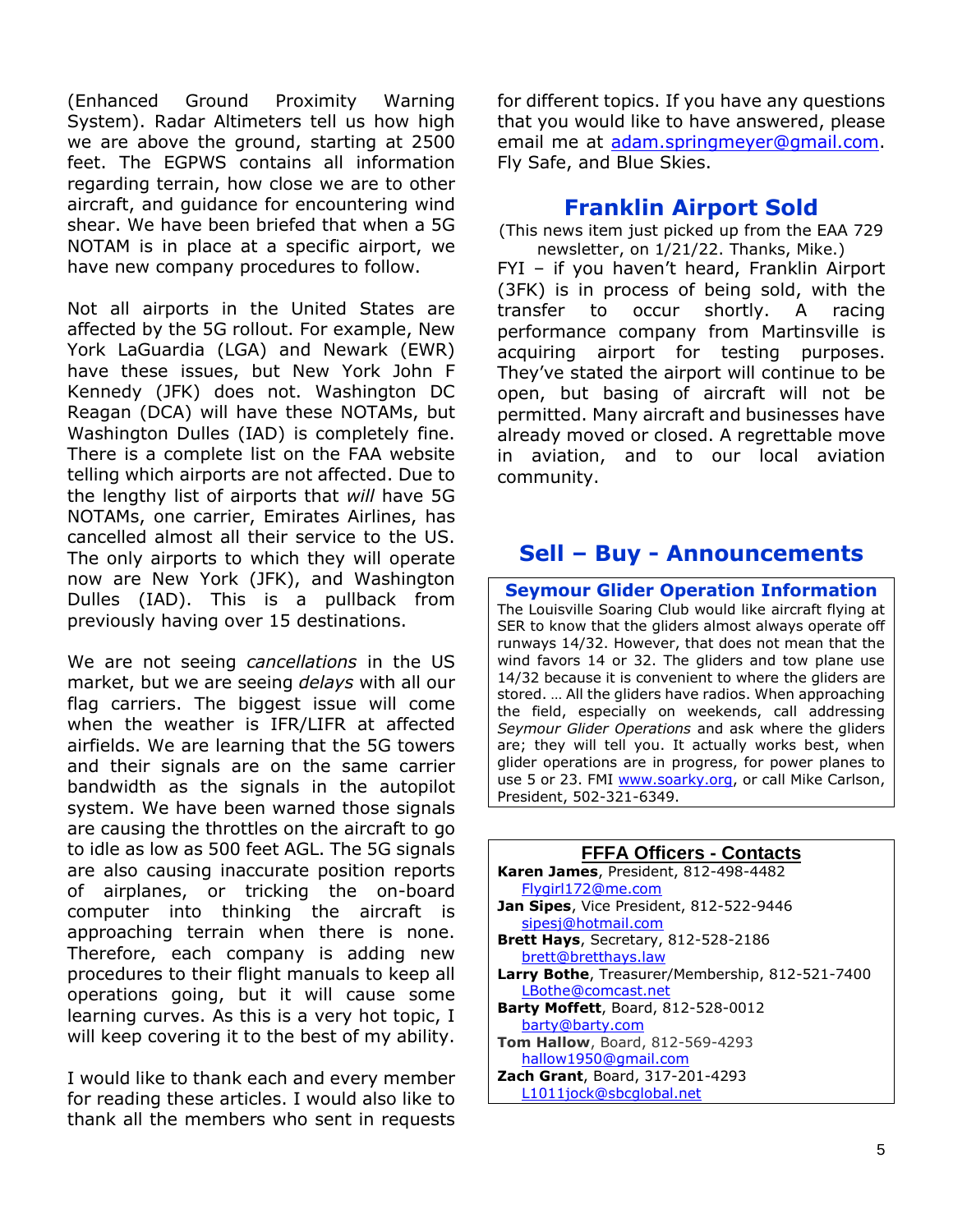## **Local Event Calendar at a Glance**

**FFFA February meeting, Feb 10th**, 7:00PM, at the museum. Dinner before the meeting at San Marcos, 5:00PM

Apr 5-10, Sun 'n Fun 2022, LAL Jun 11, Airplane Ride Day, SER (tentative) Benefit Freeman Army Airfield Museum Jun 18, Flapjack fly-in breakfast, OVO Jul 19, Hagerstown (IN), Flying Circus, I61 Jul 25-31, AirVenture 2022, OSH Sep 3-5, Red Stewart fly-in, 40I Sep 8-10, Midwest LSA Expo, MVN Sep 19-25, Triple Tree fly-in, SCoo Sep 24, Madison Air Show, IMS\*\*

\*\* Two asterisks mean Cliff Robinson will be performing an air show at that event; \*one asterisk means Cliff will be there offering Stearman rides, but no air show. If you want to see world-class aerobatics with no admission charge, attend one of the shows.

## **Cliff Robinson Aerobatics**

Open cockpit bi-plane rides in 500HP Stearman. Acro and tailwheel training in Super Decathlon. Cliff Robinson, Madison, IN 812-701-9990 [cliffrobinsonaerobatics.com](http://cliffrobinsonaerobatics.com/)

## **Cherry Hill Aviation**

Aircraft Maintenance & Annual Inspections Tube & fabric work a specialty Aircraft sales, rental & flight instruction **Lance Bartels 812-322-6762**

## **Association & Meeting Information**

**Freeman Field Flying Association** meets the 2nd Thursday of each month, 7:00 PM, at the Freeman Army Airfield Museum. No meeting in July. Christmas dinner in December. *Join FFFA:* Dues are \$10 per year. Send a check, payable to *FFFA*, to Larry Bothe, 1082 Governors Ln, Seymour, IN 47274-1135. Include e-mail address and phone number. ½ price after the 4<sup>th</sup> of July.

**Airport Authority** meets the 3rd Monday of each month at 7:15 PM, terminal building conference room. **Freeman Army Airfield Museum** board meets the 3rd Tuesday of each month, 6:00 PM, main museum building, Map Room.

*Freeman Flash* issues going back to 1999 are available if you contact the editor.

## **Help the Museum Amazon Smile**

Do you shop at Amazon? By going to [smile.amazon.com/ch/35-2060830](https://smile.amazon.com/gp/f.html?C=2G90H5KCIP85S&K=2VTXI0JVQ9P03&M=urn:rtn:msg:20200916150434fc881c11cab348d3a4f099162e20p0na&R=2UBM9H8M3BFTA&T=C&U=http%3A%2F%2FSMILE.AMAZON.COM%2Fch%2F35-2060830&H=CSZVRKAG4KHA6UFLZ5AQIJKTGP8A) to place your order, you can help the museum. Amazon will give  $1/2$  of 1% to the museum, at no cost to you. Thanks for helping us this holiday season, and all year long.

### **Kroger Community Rewards**

Kroger Foods (includes Jay-C Stores) has a program similar to Amazon. Most Kroger shoppers have a Kroger "frequent shopper" card. Go to [https://www.kroger.com/i/community/communit](https://www.kroger.com/i/community/community-rewards) [y-rewards](https://www.kroger.com/i/community/community-rewards) and register your card, Kroger will donate ½ of 1% to the museum, just like Amazon. You only have to register once; after that it's all automatic when you show your card at checkout.

#### **The Engraver**

**Trophies Plaques Gifts Plastic Signs** Quality Gifts & Awards, Aircraft Placards 1520 Schleter Rd, Seymour. 812-522-6181 [www.engraverinc.com](http://www.engraverinc.com/)

## **For Sale – Piper L4H "Grasshopper"**

US Army Air Corps took possession of this airplane Aug. 26, 1943. After the war it went to the Civil Air Patrol in Kansas. **230 hrs since complete restoration in 2002.**

Engine: Continental C90-8 (90 hp), hand-prop (usually starts on the first blade!) Aluminum propeller Hydraulic disk brakes (heel actuated) 800-6 tires and wheels (better on grass) Hangered at owner's grass strip "Green Acres", about 5 mi. NW of Seymour, IN NDH This airplane is a "10" throughout \$55,000